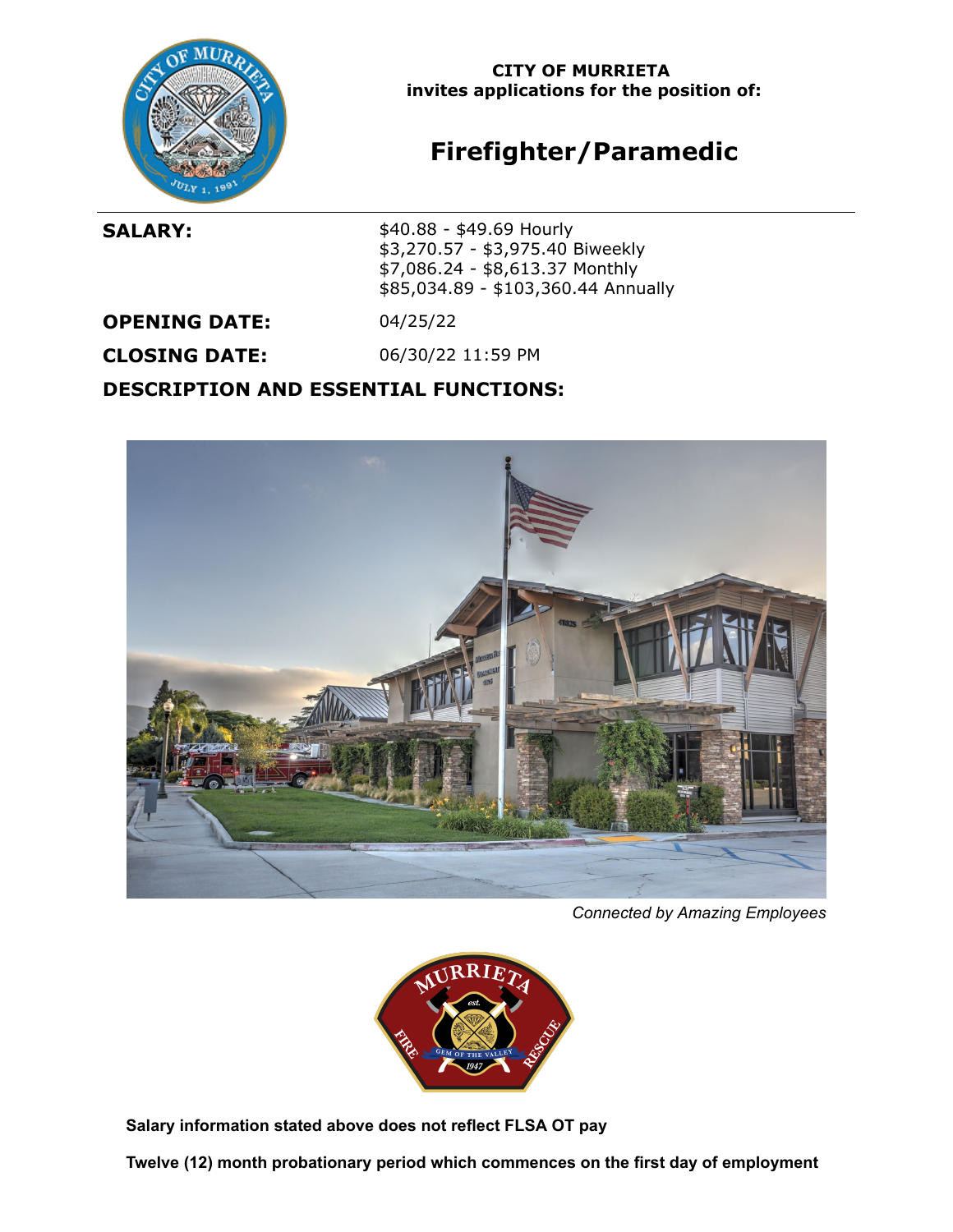The City of Murrieta is accepting applications to fill current **Firefighter/Paramedic** vacancies within the Murrieta Fire & Rescue Department. The eligibility list established may be used to fill upcoming vacancies within this classification for up to one (2) years.

#### **DEFINITION**

Under general supervision, responds to various types of emergencies; participates in the control and suppression of fires; rescues persons from burning structures and other hazardous situations; provides advanced life support; participates in activities associated with hazardous materials incidents; participates in fire prevention, station maintenance, and training activities.

#### **ESSENTIAL FUNCTIONS**

- Respond to fire and other emergency calls and participate in fire extinguishment, ventilation, salvage, rescue, and other operations; operate various firefighting/control equipment
- Provide advanced life support and pre-hospital care as allowed under the policies and procedures of the local medical director
- Assist in loading and transporting of victims; communicate with hospital and/or health care professionals concerning patient treatment and condition
- Complete all required reports and input into computer system
- Maintain and service all EMS equipment and restock and order supplies as needed
- Maintain all required certifications and meet continuing education requirements necessary to work as a paramedic
- Perform routine equipment checks and fire station duties and participate in required training activities
- Participate in fire prevention inspections and pre-incident planning of public and commercial buildings
- May participate in clean up and disposal of toxic/hazardous waste materials
- May drive fire apparatus and other staff vehicles
- Perform other duties as assigned

## **MINIMUM QUALIFICATIONS:**

Must successfully pass the **Firefighter Candidate Testing Center (FCTC)** Entry Level Firefighter Written Exam and be placed on the FCTC Statewide Eligibility List as of July 1, 2022. (If FCTC testing is needed please register at **[FCTC click here](https://www.fctconline.org/written-testing/)**).

#### **Items marked with an asterisk (\*) must be uploaded directly to the candidate [FCTC](https://www.fctconline.org/written-testing/) profile.**

- EMT-Paramedic license in the State of California\*
- Certificate of Completion from a California State Firefighter I Academy or OSFM Firefighter I \*
- California Class C Driver License\*

#### **EDUCATION AND EXPERIENCE**

#### **Required: Firefighter/Paramedic (Entry-Level / Lateral)**

- High School Diploma or equivalent (GED)
- Coursework in Fire Science or a related field is desirable
- Firefighter/Paramedic (Entry-Level) No previous experience required
- Firefighter/Paramedic (Lateral) Two (2) years of current, full-time, paid fire department experience with a fire department of similar scope to the Murrieta Fire & Rescue **Department**

#### **LICENSES AND CERTIFICATIONS**

*Items marked with an asterisk (\*) must be attached to the application*

- High School Diploma or equivalent (GED)\*
- EMT-Paramedic license in the State of California\*
- Certificate of Completion from a California State Firefighter I Academy (OSFM Firefighter I also accepted)\*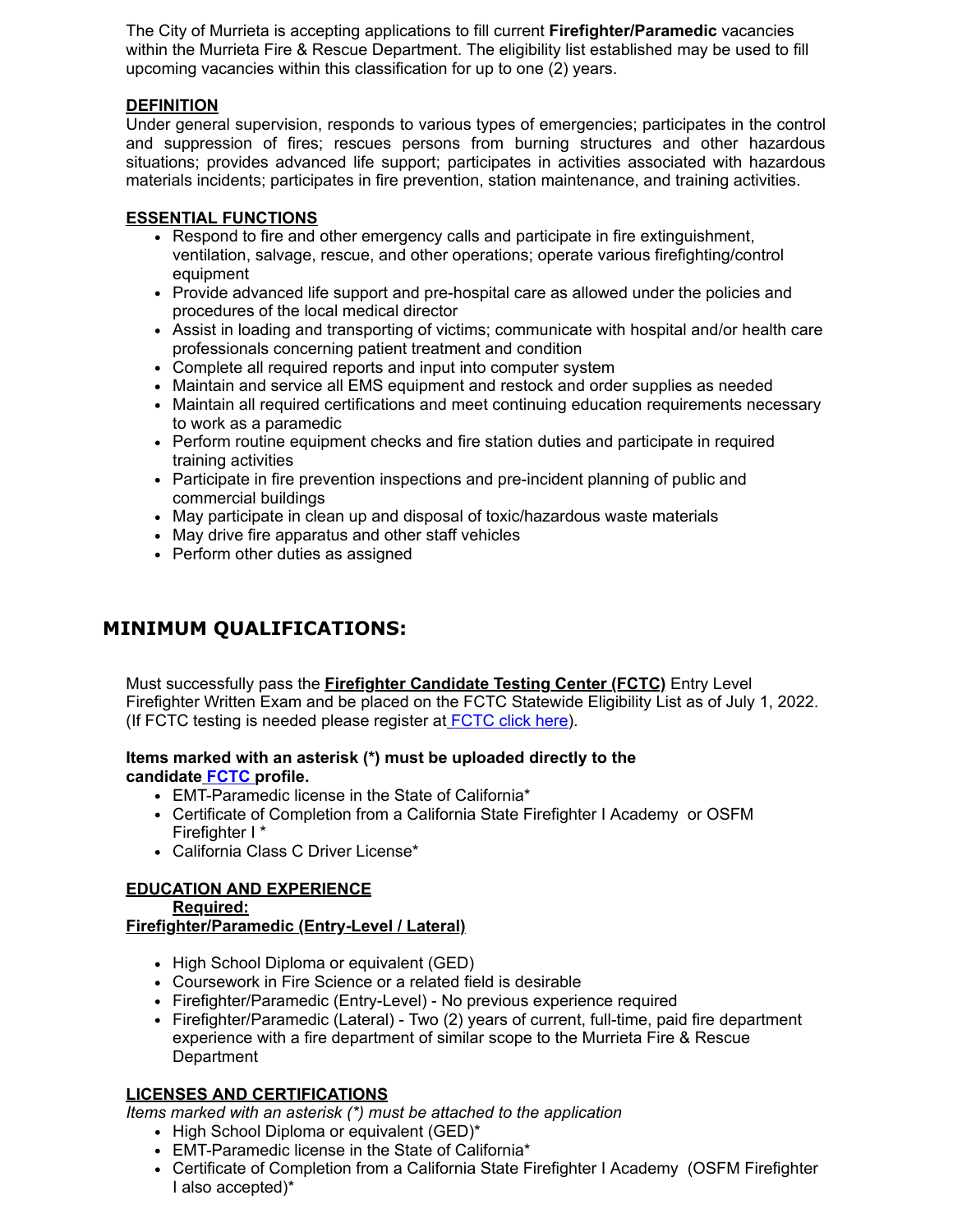- Possess a current, valid Cal-Jac CPAT Card with an issue date between July 1, 2021 and July 1, 2022
- California Class C Driver License\*

If selected for hire, candidates will be required to submit copies of the following certificates later in the selection process.

- American Heart Association Advanced Cardiac Life Support (ACLS) certification
- American Heart Association, American Red Cross or state approved BCLS/CPR certification
- California Class C Driver License
- Pediatric Advanced Life Support (PALS) and Pre-Hospital Trauma Life Support (PHTLS) acquired within six months of hire
- Obtain local EMS accreditation within two month

## **KNOWLEDGE, SKILLS AND ABILITIES / PHYSICAL DEMANDS AND ENVIRONMENTAL CONDITIONS:**

#### **WORKING KNOWLEDGE OF**

- Basic fire prevention and suppression techniques and practices
- Pre-hospital paramedic-level assessment, treatment and medical aid techniques

#### **ABILITY TO**

- Think and act quickly and effectively in emergency situations
- Perform moderate to strenuous physical activity
- Use and operate a variety of firefighting equipment
- Work safely
- Learn and apply firefighting principles and techniques
- Understand, explain and apply policies and procedures
- Understand and apply mechanical and physical principles related to fire suppression
- Learn and apply fire code provisions and arson/fire investigation techniques
- Climb ladders
- Prepare a variety of reports using a computer and a variety of software programs
- Communicate clearly and concisely, both orally and in writing
- Establish and maintain effective relationships with other employees and the community at large
- Represent the City in meetings and make presentations
- Meet the physical requirements established by the City

## **SUPPLEMENTAL INFORMATION:**

#### **APPLICATION PROCEDURE**

A City application form and resume must be submitted online. Applicants can apply online at **[www.MurrietaCA.gov.](https://www.governmentjobs.com/careers/murrieta?)**

#### **SELECTION PROCESS**

Candidates must clearly demonstrate through their application materials that they meet the employment standards outlined above. All properly completed applications will be reviewed, and the most appropriately qualified individuals will be invited to continue in the selection process. Examinations for the position may consist of any combination of appraisal interview, performance test and writing exercise to evaluate the applicant's skill, training, and experience for the position. Successful applicants will be placed on an eligibility list. The City may also merge lists. The selected candidate(s) must successfully complete pre-employment clearances, which may include a physical, drug screen, and Live Scan background investigation.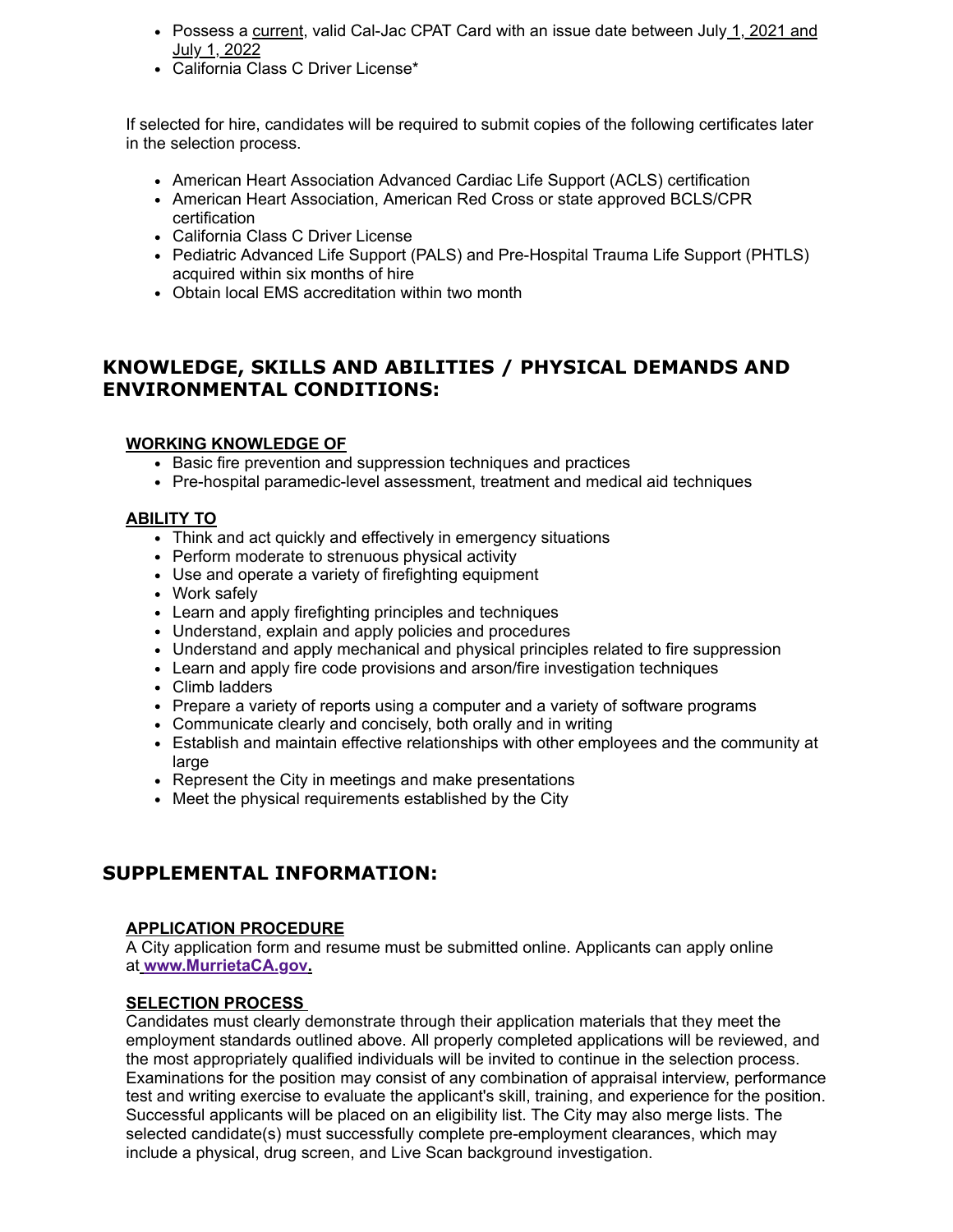#### **EQUAL EMPLOYMENT OPPORTUNITY**

The City of Murrieta is committed to providing equal employment opportunities to all employees and applicants for employment. All employment practices such as recruitment, selection, and promotions are administered in a manner designed to ensure that employees and applicants for employment are not subjected to discrimination on the basis of race, color, religion, sex, sexual orientation, national origin, age (over 40), marital or veteran status, genetic information, gender identity, gender expression, medical condition, disability, or any other basis that is inconsistent with federal, state or local laws.

#### **THE COMMUNITY**

Located just north of San Diego County, the city of Murrieta is home to approximately 116,000 people. Central to all of Southern California, residents of Murrieta live in one of the safest cities in the U.S. With top-ranked schools, 52 parks, and 1,300 acres of trails, it is consistently ranked the top place to live in Southwest Riverside County. Murrieta has a dynamic business environment, an educated population, and a high median income. All of these attributes support the exceptional quality of life residents enjoy and the engaged and connected community that sets Murrieta apart from the rest.

#### **THE DEPARTMENT**

Murrieta Fire & Rescue (MFR) provides fire suppression, emergency medical services, technical rescue, hazardous materials mitigation, fire prevention, public education, and disaster preparedness, to approximately 33.6 square miles of southwestern Riverside County, California. The department delivers emergency services with 48 personnel (16 per shift) from five fire stations. In support of these efforts, MFR is managed administratively by a Fire Chief and a Deputy Chief, and employs a Fire Marshal, Emergency Medical Services Coordinator, and a Training Officer. MFR has a long tradition of providing excellent customer service to the region's residents and guests. Since the department's inception in 1947, the expectation of our first responders has grown to include much more than fire suppression and basic first aid. Progressive, "all - risk" agencies are now expected to deliver advanced paramedic services, public education, hazardous materials, technical rescue, and wildland-urban interface response. MFR is consistently working to achieve and/or maintain the highest level of professionalism and efficiency on behalf of those it serves.

MFR's personnel are expected to be fully engaged with the agency and community, including assignments on committees and project teams. The agency is an active participant in statewide mutual aid and national USAR deployments, which requires long stretches on duty. The shared vision of the agency is to become a Fire Department from which other progressive agencies measure themselves.

#### **RECRUITMENT PROCESS**

**Step 1: Online Application:** In order to be considered for a position with the Murrieta Fire & Rescue Department, applicants must submit an online application and required documents in response to a current job opportunity listed on the City's website.

**Step 2: Oral Interview and EMS Assessment:** Qualified applicants will be required to complete oral interviews and an EMS assessment as part of the recruitment process.

**Step 3:Conditional Job Offer:** Following the successful completion of all prior steps, candidates may be made a conditional job offer. Job offers are conditional upon the successful completion of a background investigation, psychological and medical examination.

**Step 4: Background Investigation and Administrative Interviews:** Qualified applicants will undergo a complete, comprehensive background investigation. Upon completion of the background investigation, applicants may be invited to an administrative interview.

**Step 5: Psychological and Medical Examinations:** Qualified applicants shall undergo a psychological assessment by a qualified professional to determine their suitability for the position. In addition, applicants will complete a full medical examination, including drug screening.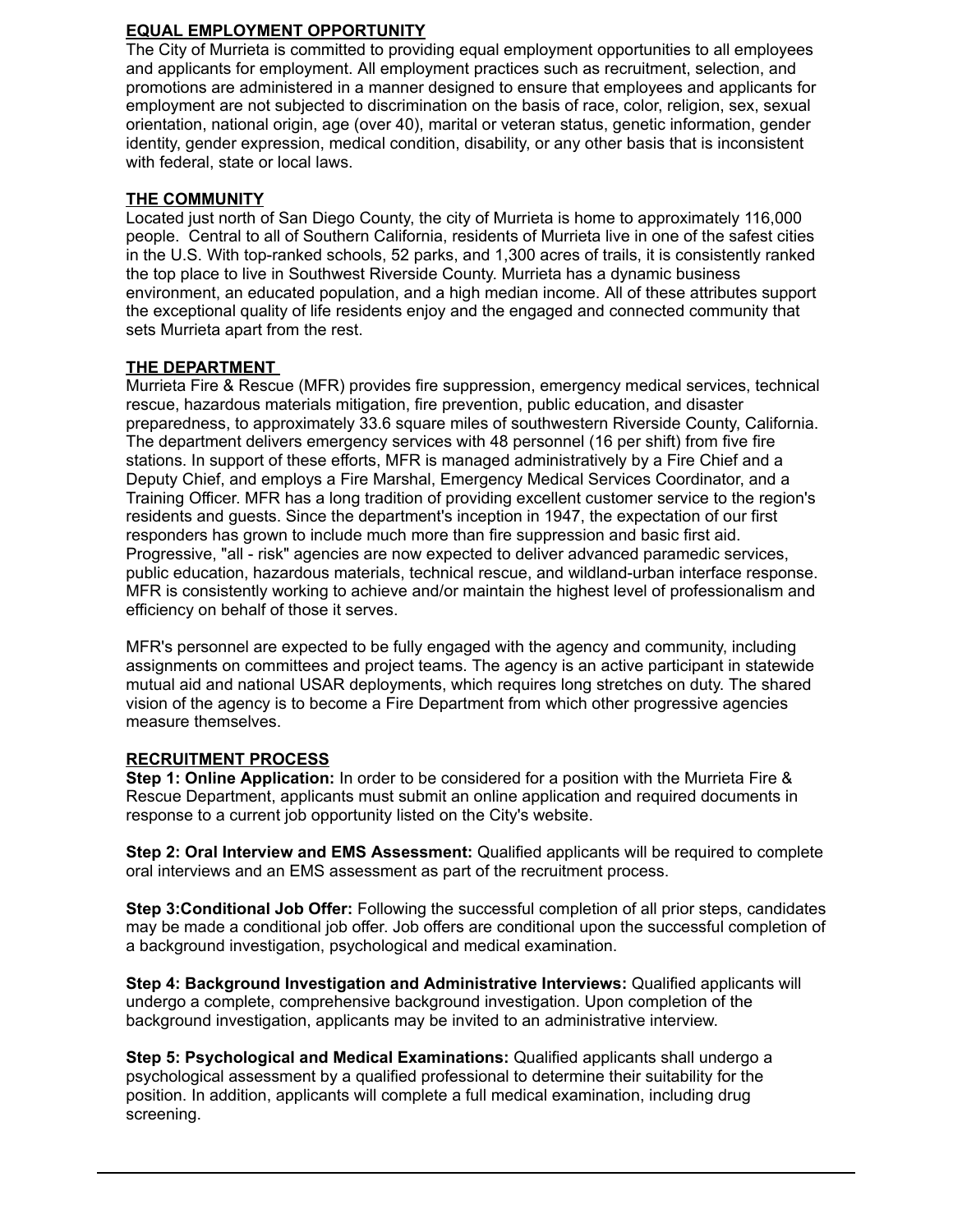APPLICATIONS MAY BE FILED ONLINE AT: [http://www.MurrietaCA.gov](http://www.murrietaca.gov/)

1 Town Square Murrieta, CA 92562 (951) 304-2489

[HRStaff@MurrietaCA.gov](mailto:HRStaff@MurrietaCA.gov)

## **Firefighter/Paramedic Supplemental Questionnaire**

- \* 1. The information provided in your application must support your selected answers in the supplemental questions. The information you provide will be verified and documentation may be required. Please be as honest and accurate as possible. You may be asked to demonstrate your knowledge and skills in a work sample or during an interview. By completing this supplemental questionnaire, you are attesting that the information you have provided is accurate. Any misstatements, omissions, or falsification of information may eliminate you from consideration or result in dismissal. Responses such as, "see resume" or "see application" will result in rejection of your application. Proof of education is required.
	- $\Box$  Yes, I understand and agree
	- $\Box$  No, I do not agree
- \* 2. What is the highest level of education you have completed?
	- $\Box$  Less than a High School diploma or equivalent.
	- $\Box$  High School Diploma or Equivalent (GED)
	- $\Box$  Some college
	- Associate's Degree
	- Bachelor's Degree
	- Master's Degree
	- Doctorate Degree
- \* 3. Do you possess an associate's degree or higher from an accredited college or university with major coursework in fire science, fire technology or a related field? Please attach transcripts or proof of degree; required at time of submitting application.
	- □ Yes
	- □ No
- \* 4. If you selected Associate's Degree or higher in the previous question, please enter the major/area of study below.
- \* 5. How many years of full-time, paid experience do you possess working in a fire department?
	- $\square$  None
	- $\Box$  Less than one year
	- $\Box$  More than one, but less than two years.
	- $\Box$  More than two, but less than three years.
	- $\Box$  More than three years.
- \* 6. A valid EMT-Paramedic License with the State of California is required for this position and must be uploaded to FCTC. Are you currently registered with the State of California as an EMT-Paramedic and have you uploaded a copy of your license to FCTC?
	- □ Yes
	- $\square$  No
- \* 7. A Certificate of Completion from a California State Firefighter I Academy (or OSFM Firefighter I) is required for this position and must be entered into FCTC to be